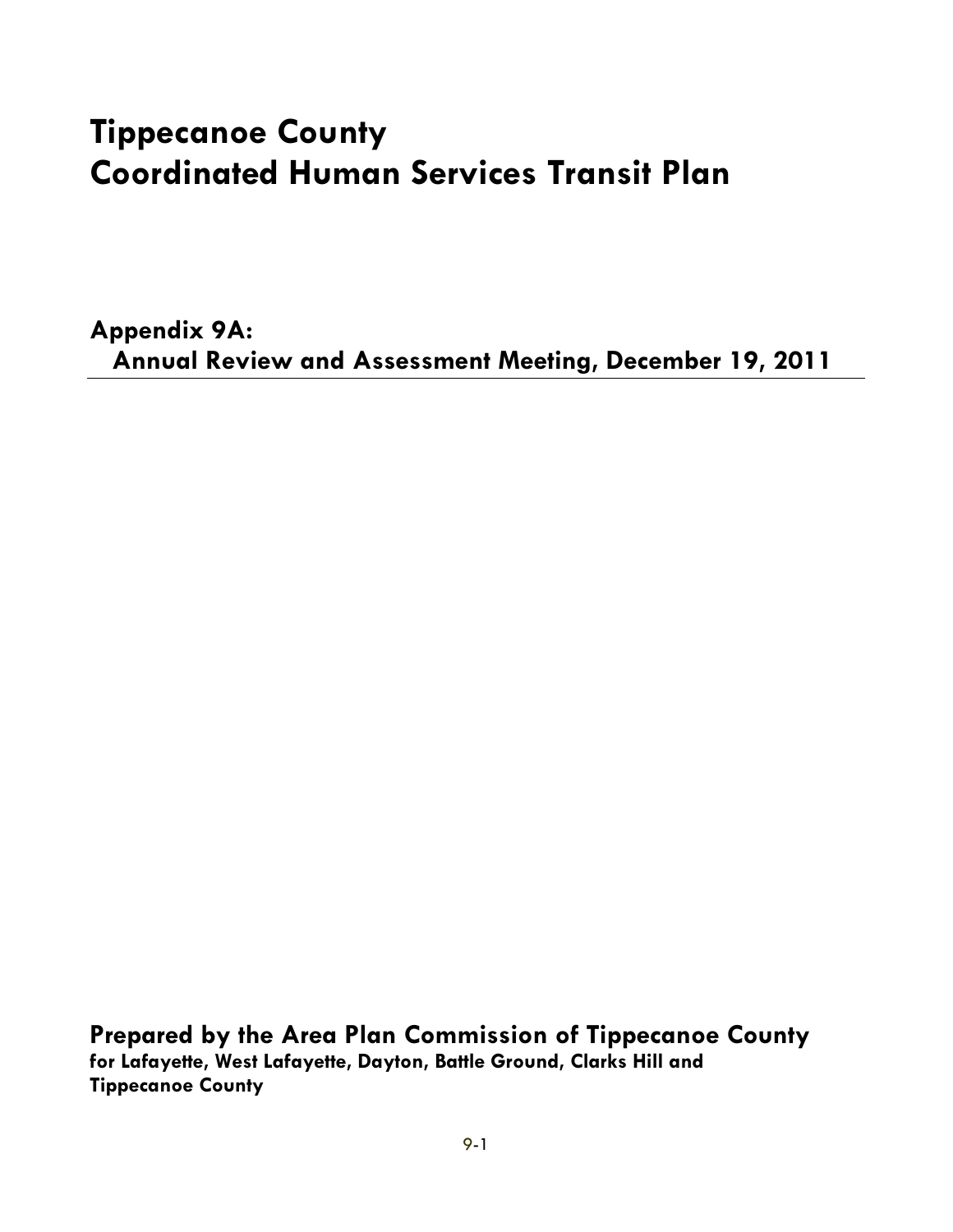**Area Planning Commission of Tippecanoe County Coordinated Human Services Transit Plan Annual Assessment Meeting – Minutes December 19, 2011 Tippecanoe Room, Tippecanoe County Office Building**

**I. Purpose**: Stakeholders met for the third annual assessment of the Coordinated Human Services Transit Plan (CHSTP). The CHSTP mission is to reduce and remove obstacles and improve transportation options for disabled, elderly and low income persons. The Plan requires an annual meeting of stakeholders to: report progress, facilitate the exchange of information, and identify new challenges.

### **II. Stakeholders Present:**

Jennifer Shook, Abilities Services Jeff Florian, Lafayette Limo Chris Irons, Home Instead Senior Care Mike Bowsher, Home Instead Senior Care Cheryl Harmon, Wabash Center Milissa Lake O'Hern, The Arc of Tippecanoe County Catherine Moran, Tippecanoe County Council on Aging (TCCA) John Metzinger, CityBus Marty Sennett, CityBus Joann Vorst, Lafayette Adult Resource Academy (LARA) Margy Deverall, City of Lafayette Sallie Fahey, Area Plan Commission John Thomas, Area Plan Commission Doug Poad, Area Plan Commission

#### **III. 3rd Year Status Report**

Doug gave a brief introduction, overview and reasons for the meeting. Everyone then introduced themselves.

- A) John and Sallie reviewed the status of work done by APC on each of the strategies from the previous meeting.
	- 1. Examples of a master list of transportation options have been found and it should not be too difficult to develop a brochure for our community.
	- 2. The draft thoroughfare plan has not been completed. John mentioned that the current plan, as well as the subdivision ordinance, already requires sidewalk on arterial streets and in subdivisions.
	- 3. The meeting today fulfills the requirement to hold an annual meeting.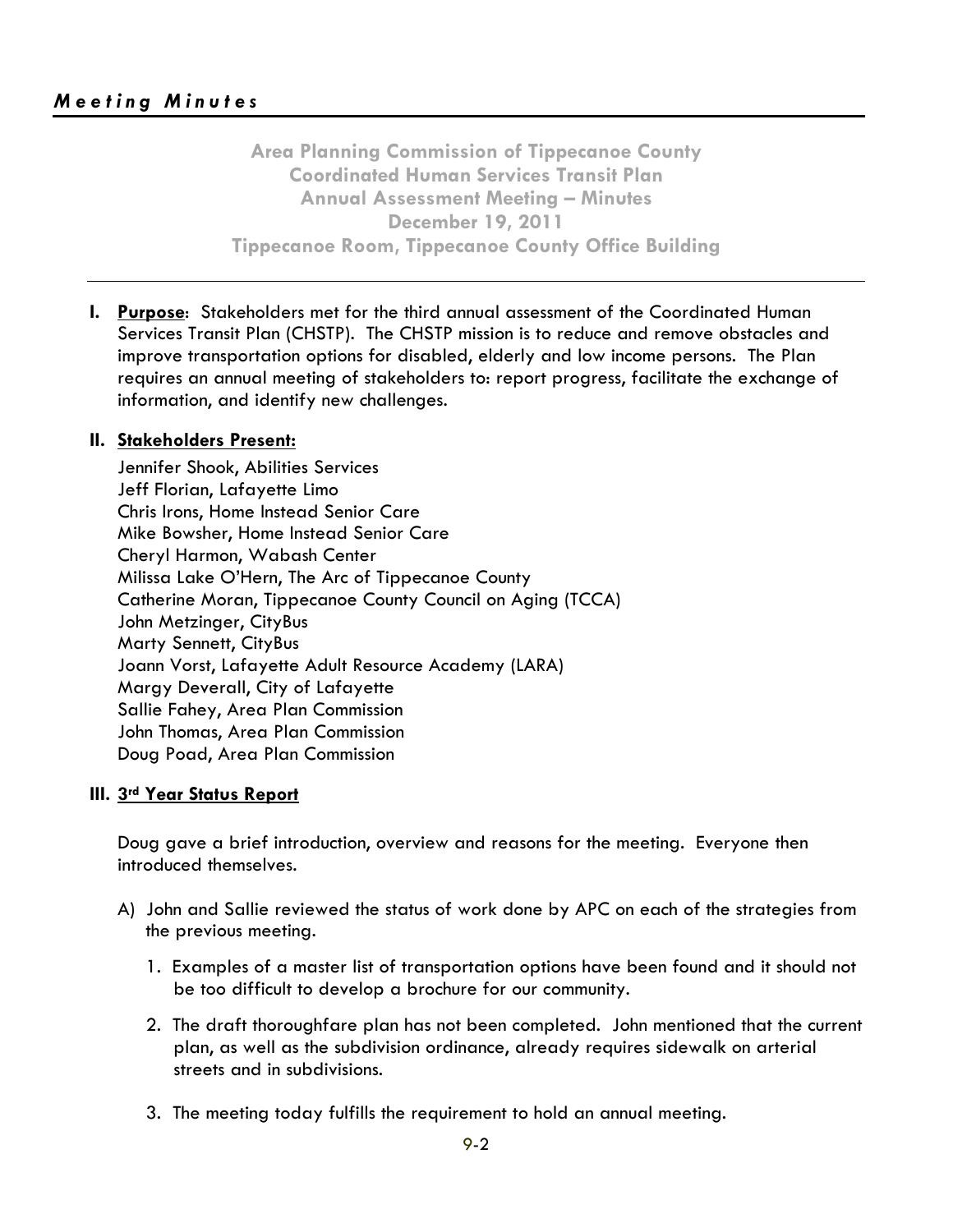4. APC staff continues to assist CityBus in writing and reviewing grants for JARC and New Freedom funds. Staff is also seeking funds for sidewalk construction.

Sallie noted that APC is having a difficult time convincing INDOT to construct sidewalks along state roads. Some of the federal funds apportioned to our community are being used to install sidewalks on SR 38 and US 231 (Northwestern Avenue).

- 5. Staff continues to encourage context sensitive design when working with developers.
- 6. Staff continues to recommend complete street design for all road projects in the community.
- 7. Snow plowing was an issue discussed at the last meeting. The City of Lafayette did plow the Harrison and SR 26 bridges last winter, however; it is not a high priority for them.
- 8. APC continues to stay in contact with the Convention and Visitors Bureau. Packets continue to be provided to incoming Purdue freshman and they do include transit information.
- 9. Sallie reported that: a) The committee working to incorporate context sensitive solutions into the State's design manual still has not yet met; b) the use of local federal funds to install sidewalks along state roads has already been mentioned; c) the issue of locating state offices in local communities on transit routes is still an important issue. She continues to raise this issue with state legislators; and d) while APC has not done any work in regard to low hanging limbs, the Lafayette Tree Fund trims trees upon request. She added that if any clients encounter this problem, they should contact Bev Shaw in West Lafayette and Belinda Kyger in Lafayette.
- 10. Sallie then reported on new tasks. All Metropolitan Planning Organizations in Indiana were given the charge by the Federal Highway Administration and INDOT to make sure that communities were implementing their ADA plans. A staff member has been assigned to the task and has been working with the cities and county. Additionally, there is now a multijurisdictional committee that meets regularly to keep track of progress and discuss common issues.

She added that even though the three smaller towns are not required to have an implementation plan, APC will be developing a mobility plans for them.

The other new items that APC has been addressing include missing sidewalks, a complete street policy, and reviewing the proximity of bus stop locations to social service agencies. When US 52 is reconstructed in Lafayette, it will have a sidewalk on at least one side. Doug is also finishing a sidewalk inventory. A complete street policy will be included in the next transportation plan and elected officials will start reviewing it soon. A map has been created showing bus stops and sidewalks.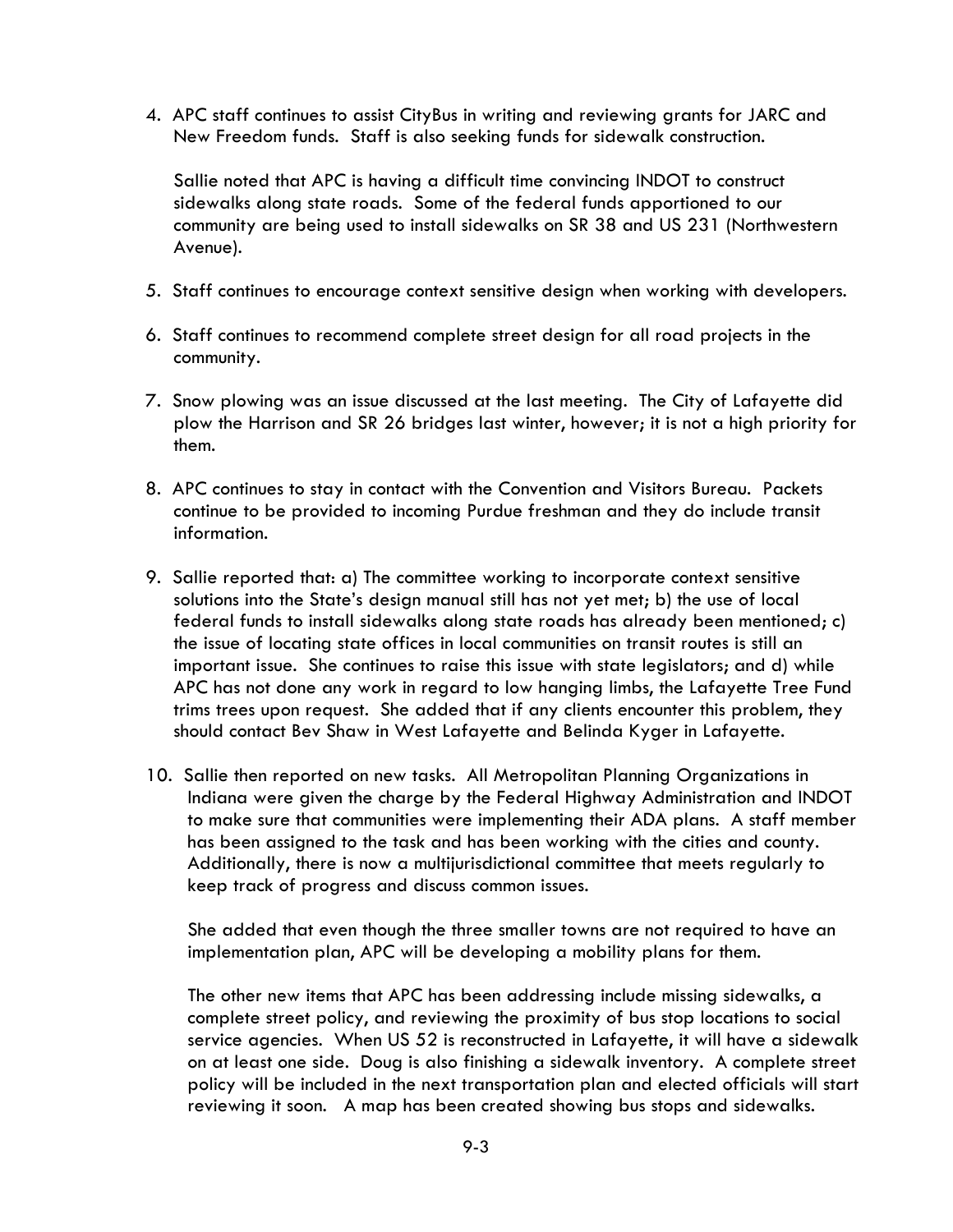#### *Comments and Questions*

- *A question was asked: Is there a specific reason why sidewalks are considered in certain areas and not others? Klondike needs them because of the schools on Klondike, children walking along the road, it's busy and narrow. The response: The county has put the reconstruction of Klondike into the plan and will also reconstruct Lindberg out to Klondike. Both roads will have sidewalks and/or trails. Sidewalks are also considered where the needs are already demonstrated by worn paths.*
- *It was also mentioned that when the ADA transition plans are completed, the highest priorities will include: activity centers, government agencies, schools, social service agencies and bus stops.*
- B) Marty Sennett reported on current CityBus efforts, initiatives and service.
	- 1. Two public hearings will be held today regarding the discontinuation of service between Meijer and the new IU Health Arnett hospital. There are only two riders a day. Even though it is partially funded with JARC funds, spending close to \$200,000 per person is not a wise use of these funds. The service will run through January  $9<sup>th</sup>$ .

*It was asked what will happen to the grant money. Marty replied that CityBus will either give it back to INDOT/FTA or CityBus will look to see if it can be used on other routes.* 

2. The supplemental Access service being provided to Ivy Tech will be discontinued at the end of the school year. The additional service mirrors that of Purdue University. Currently Ivy Tech pays for those students who use the supplemental Access service. However, there is considerable demand for the service and Ivy Tech does not have the funds to continue offering it. There is a strong desire by students, Ivy Tech and CityBus to continue the supplemental Access service.

CityBus has identified the need to provide supplemental Access service to students with disabilities in order for them to access higher education such as Ivy Tech and Purdue University. The strategy to address the need is simple: provide additional Access service. The challenge is funding. The use of federal New Freedom funds would allow the supplemental Access service to continue.

CityBus requests that this identified need and strategy/project be incorporated into the Coordinated Human Services Transit Plan.

- C) Cheryl Harmon reported on current Wabash Center issues and progress.
	- 1. It was reported at last year's meeting that the Center had applied for three low floor minivans. Those vans will be arriving this week.
	- 2. The Center will again be applying for additional vans through the 5310 program.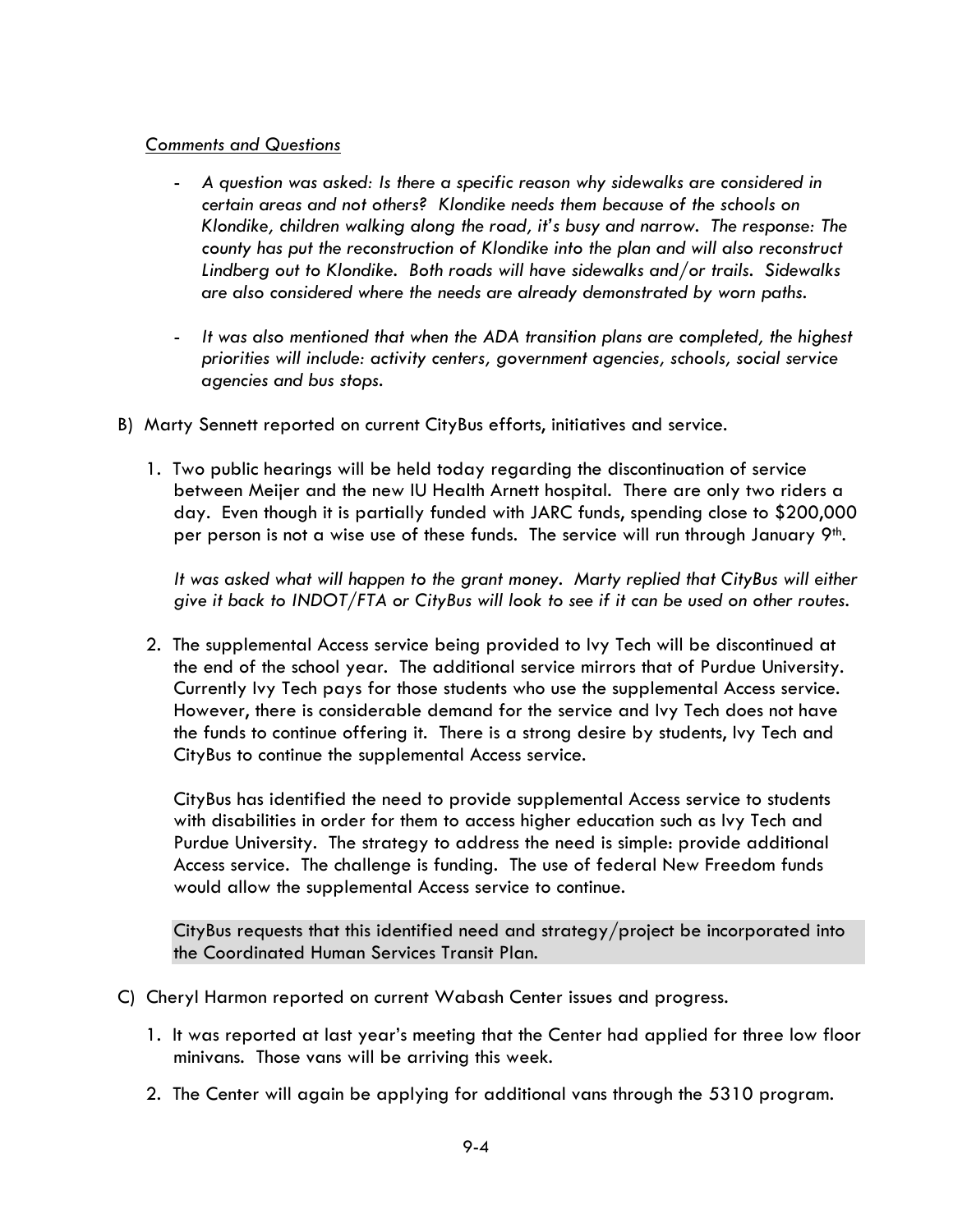- D) Joann Vorst from the Lafayette Adult Resource Academy reported on its activities.
	- 1. LARA started out as a minimal WorkOne site. It is now a full fledge site. Workshops are also being held at LARA and there is no longer a need to send clients to the Cascade site. The transportation issue has been resolved.

The new site is extensively used and LARA's location is easily accessible by CityBus. A sign will be installed at  $13<sup>th</sup>$  and Union to let people know where LARA is located.

Joann added that there still is a need for sidewalks along Park East.

- 2. Joann stated that Matrix has moved to the Cascade/Park East area. Matrix serves those who are most in need and do not have vehicles. She asked how those persons are going to get to Matrix.
- E) Catherine Moran reported on the County Council on Aging activities.
	- 1. The vans applied for and approved in 2010 still have not yet arrived.
	- 2. Catherine stated that she has been investigating a transportation service called TRIP which stands for Transportation Reimbursement Information Project. Currently there are no agencies in the Midwest that offer this service. The program gives the person who needs a ride the responsibility for finding a person to transport them and the program reimburses the driver. The program is funded through private sector or foundation grants. Additional details about the program and its history were provided.

An advisory committee will be formed in January and the hope is to start the pilot program in the fall of 2012 or sometime in 2013.

The program would not replace Care-A-Van at first but may have that potential. Currently the cost is over \$200,000 a year to transport 289 riders about 80,000 miles. The TRIP program would provide the same amount of service for a significantly smaller cost.

*It was asked if there is a capability to include private sector providers as the driver. Catherine responded that it is the responsibility to the rider to find a driver and it could be a taxi company.* 

Catherine then explained that the Indianapolis senior center uses taxies and a voucher program. The voucher helps offset the cost but it does not cover all of it.

*Who is providing the grants? Catherine said that no one has been identified yet. However, a list of grant opportunities has been identified. The goal is to write a grant for a three year period.*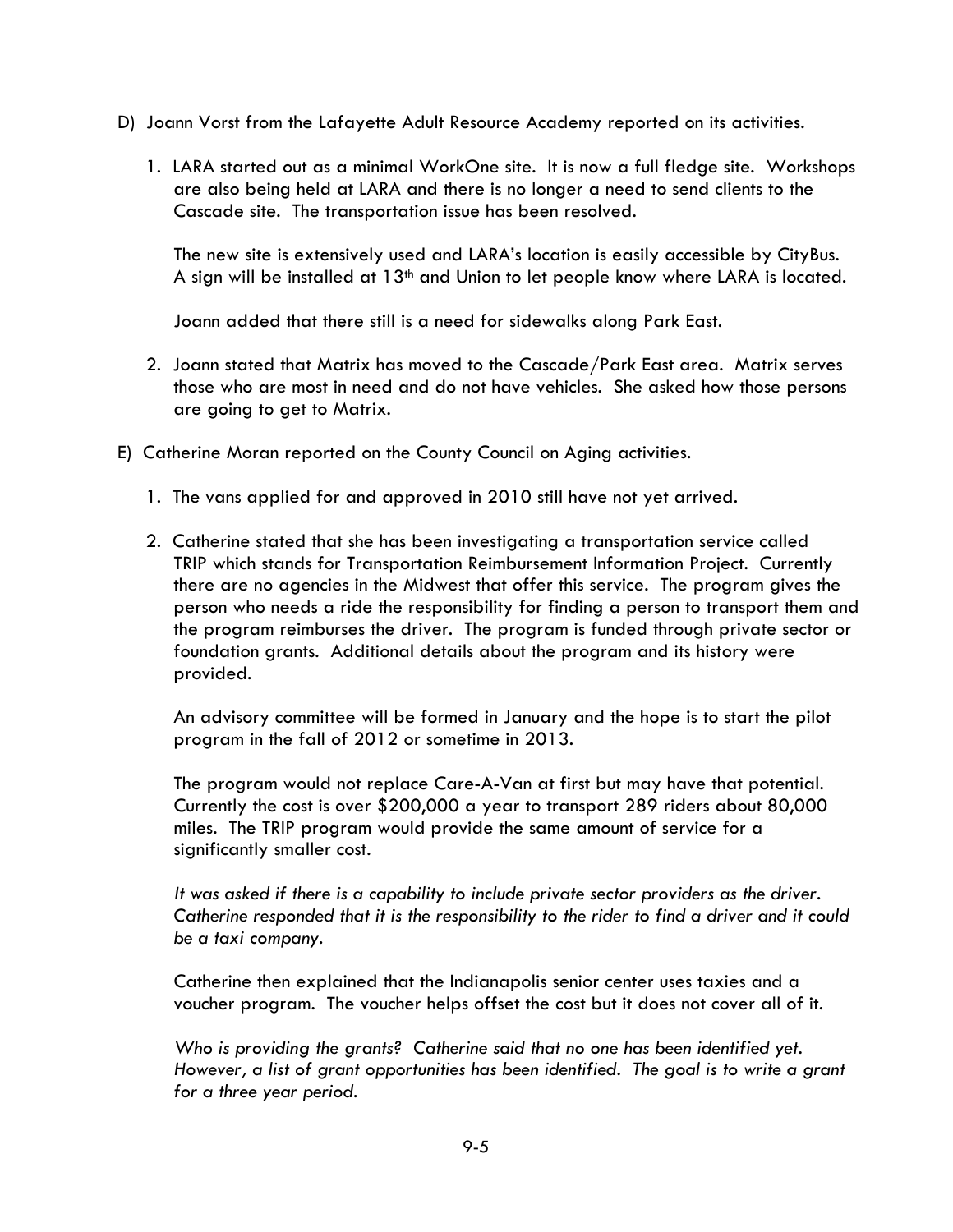Doug asked other organizations to provide status reports.

F) Jeff Florian mentioned that he has a dozen ADA accessible vehicles that are available to help. Outside of a few small jobs around town, they are primarily used in Indianapolis.

He added that it would be difficult for them to transport an individual who may just want to go to Wal-Mart since there is a two hour minimum fee, but they could help and assist organization and groups like CityBus in making the connection from the bus stop to the front doors at St. Elizabeth East.

*Catherine commented that she is very interested in discussing their use since the replacement vehicles have not yet arrived and one of their vans cannot be used.* 

G) Margy Deverall reported a problem that recently arose. A person in a power assisted chair was trapped on one side of the river at Depot Plaza. It was late at night; the elevators were not working so the person contacted 911. While the person only needed a ride to the other side of the river, there are limited options available for persons in power assisted chairs.

Margy stated that the elevators frequently do not work and the city is currently looking for solutions. One option being considered is to provide some type of cab or Access service. Since there are very limited services available for persons using power assisted chairs, it is difficult to find a company who can provide that service at a moment's notice.

*Sallie asked if it would be possible to post Jeff's phone number at the Depot to help travelers who use the train or Greyhound. Jeff stated that his service would be available for emergencies. Marty added that CityBus could help during regular operating hours.* 

Another solution discussed was accessible ramps. Margy added that the city has entered into a contract with an engineering firm to look at all the accessibility issues at the Depot.

*John Thomas asked if anyone knew what the percentage of all wheel chairs are power chairs. Several responded stating that their use is increasing.* 

This identified need and strategies/projects will be incorporated into the Coordinated Human Services Transit Plan.

#### **IV. Issues and Challenges, and ideas for solutions, open discussion:**

Doug mentioned that this was the time for an open discussion of issues and ideas. He said that in previous meetings there was interesting and productive discussion. He then asked if snow removal was still an ongoing issue.

Marty replied that since we live in a northern climate, it will always be an issue. John Metzinger added that in looking at the big picture, it's a relative infrequent issue and it usually resolves itself in a day or two. He could not recall any complaints last year.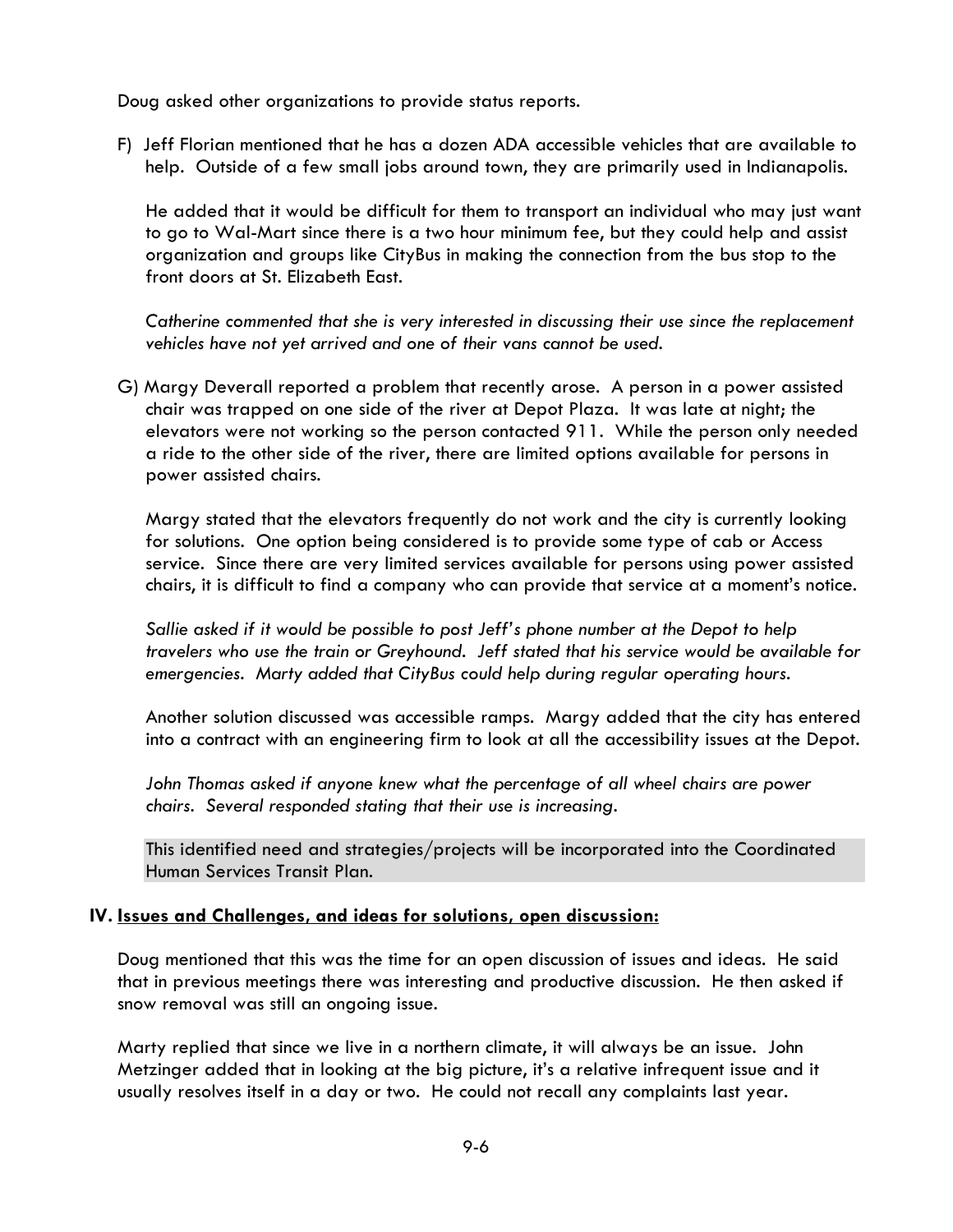John Thomas asked if there were any locations where snow is routinely removed. Marty replied that the city mostly removes the snow at the Depot.

Doug highlighted some of the remaining challenges that were reported last year. He then asked the group if there were any old or new issues they would like to discuss.

Sallie asked if Mike and Chris from Home Instead would like to add anything to the meeting. Mike stated they do provide transportation services. Staff are trained and help clients walk from the vehicle to the doctor's office. They also wait with them if need be. They do assist clients getting in and out of wheel chairs. The service is for-profit.

*It was asked if their services were 24/7 and the response was: yes.* 

*It was asked if they have any handicapped vehicles: they do not.* 

Chris added that most of the clientele they serve cannot simply be dropped off. They are an Area IV provider and Area IV reimburses the transportation cost. Transportation is the most requested service from the Area IV clients.

Discussion continued in how the TRIP program would work for the Home Instead clients. Sallie added that ZIP Car might work well with the program. There could be license drivers who do not have a car and they would be able to help with the TRIP program if allowed to use a ZIP car.

Margy stated that if there are any tree problems within Lafayette, they should contact the "Action Center" on Lafayette's web site. All of the calls are tracked and closely monitored.

John Metzinger reminded everyone of the travel training program and he described the service.

Doug then summarized the issues that were reported:

- 1) Being able to provide enough transportations to disabled students (IVY Tech and Purdue),
- 2) ADA issues and challenges at Depot Plaza,
- 3) The TRIP program, and
- 4) Private providers are in attendance and willing to help.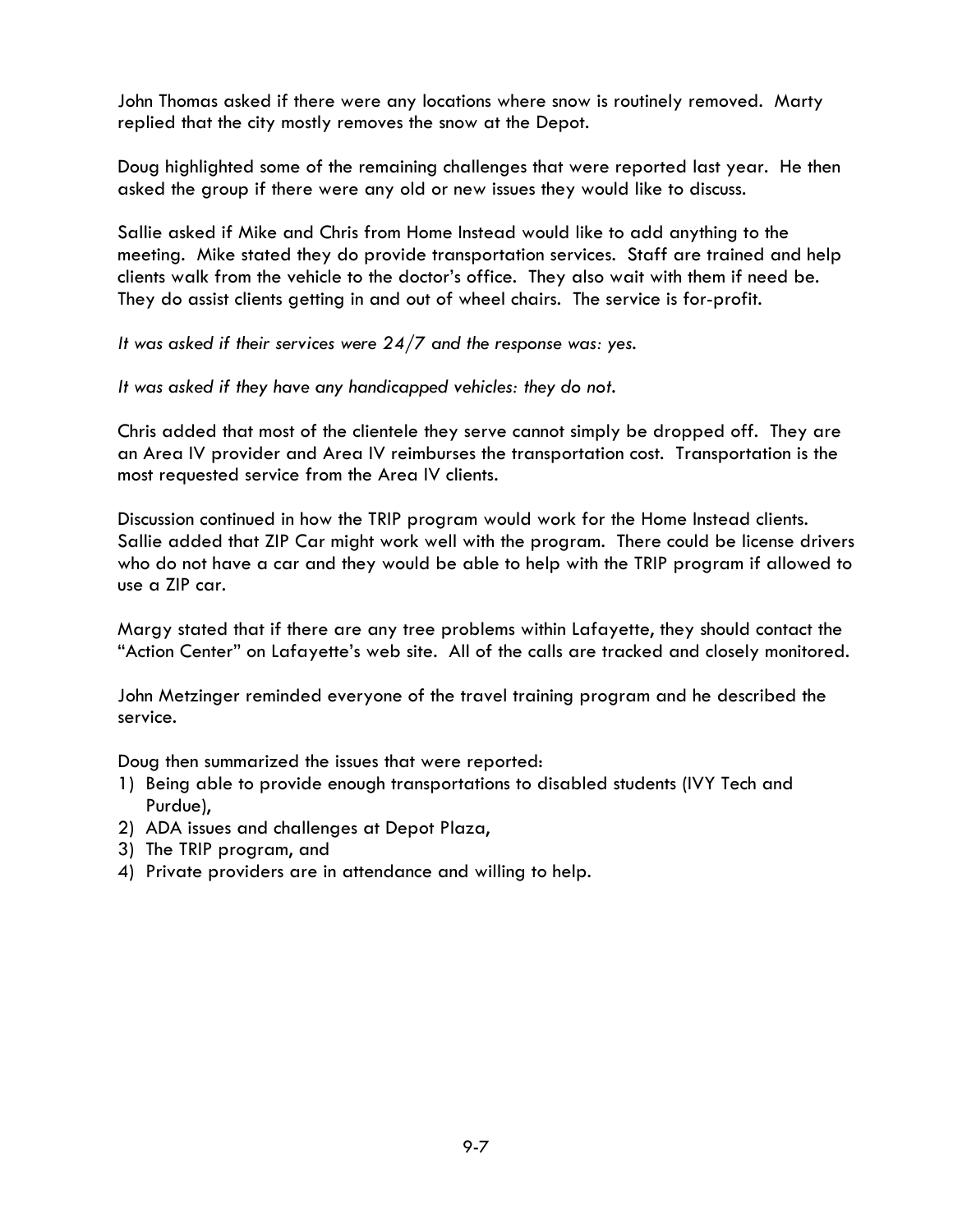THE  $\mathcal C$  ommission  $\sqrt[n]{a\,n}$  $r e a$ of TIPPECANOE COUNTY 20 NORTH 3RD STREET (765) 423-9242 SALLIE DELL FAHEY LAFAYETTE, INDIANA 47901-1209 (765) 423-9154 [FAX] EXECUTIVE DIRECTOR **Tippecanoe County** Coordinated Human Service Transit Plan Annual Review and Assessment Meeting Tippecanoe Room, Tippecanoe County Office Building December 19, 2011  $2:00 p.m.$ Meeting Agenda Welcome and Introductions  $1)$ Progress Reports  $2)$ Area Plan  $\bullet$ CityBus Wabash Center  $\bullet$ Lafayette Adult Resource Academy Tippecanoe County Council on Aging  $\bullet$ Others 3) Issues and Challenges, and ideas for solutions - Open Discussion  $4)$ The 2040 Metropolitan Transportation Plan: Completing the Streets Planning for Lafayette, West Lafayette, Dayton, Battle Ground, Clarks Hill and Tippecanoe County

9-8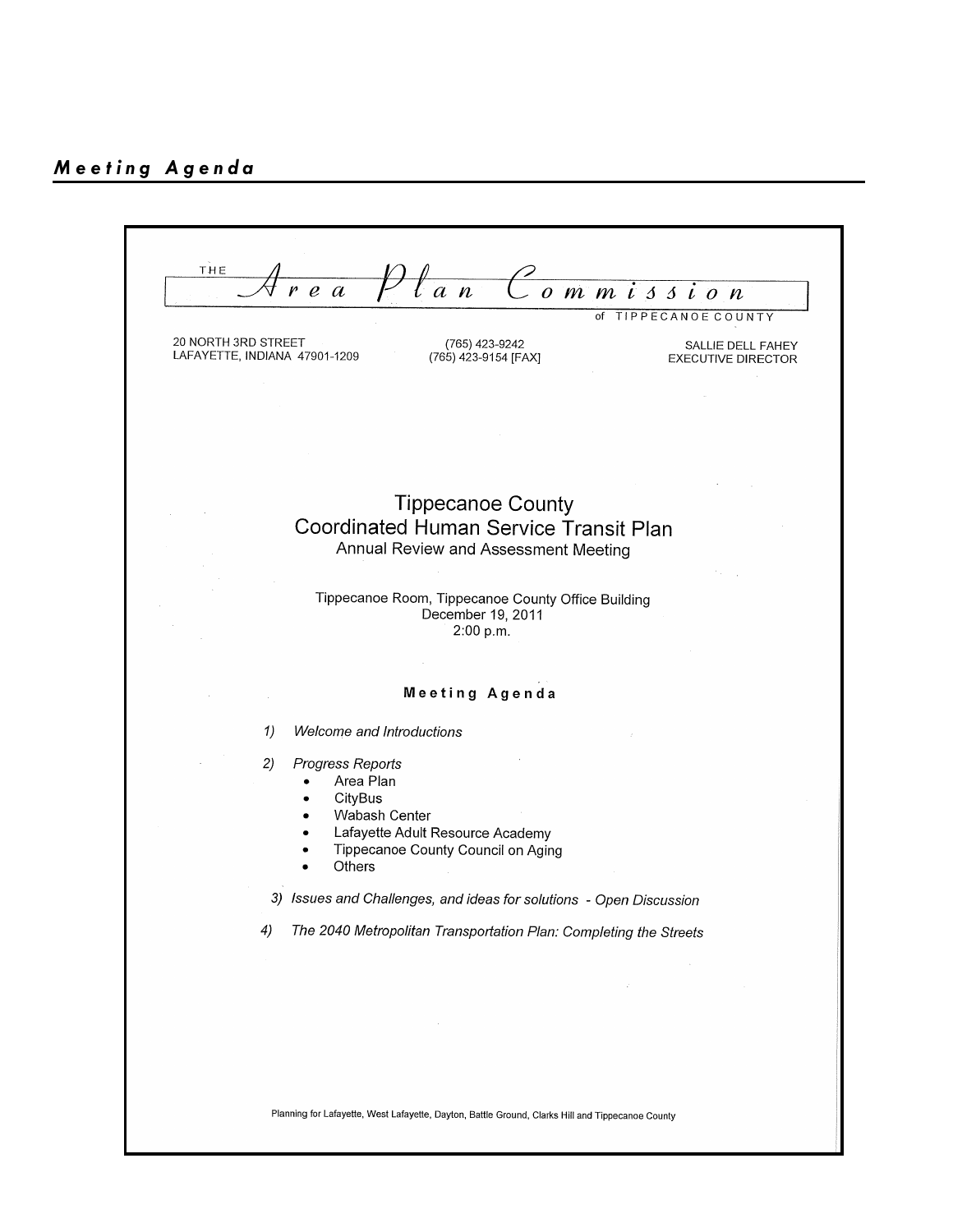|                                                                                                                                      | Tippecanoe County Coordinated Human Services Transit Plan                                                                                                                                                                                                | Annual Review and Assessment Meeting<br>Meeting Sign-In Sheet<br>December 19, 2011                                                                                                                |                                                                                                                                                                                                                                                                                                                                                                                                                                                                        |
|--------------------------------------------------------------------------------------------------------------------------------------|----------------------------------------------------------------------------------------------------------------------------------------------------------------------------------------------------------------------------------------------------------|---------------------------------------------------------------------------------------------------------------------------------------------------------------------------------------------------|------------------------------------------------------------------------------------------------------------------------------------------------------------------------------------------------------------------------------------------------------------------------------------------------------------------------------------------------------------------------------------------------------------------------------------------------------------------------|
| L<br>Y<br>4<br>at 2H<br>atherina Mubran<br>VIARHY JONNAT<br>Name<br>ennifer Shook<br>$\leq$<br>soushed.<br>圧をよる<br>OM AV<br>نها<br>چ | Home <i>Linsteal Senior Card</i><br>Ha <mark>ke Insters</mark> Senom Con<br>The Center Jents Rest<br>Agency/Company<br>Abilities Senvices<br>$L_{\alpha}$ $L_{\gamma}$ , $m_{\gamma}$ , $L_{\gamma}$<br>Labosh Gte<br>CILIBUS<br>$A$ PL<br>$\frac{1}{2}$ | 423-5531 ext3/0<br>$N\Gamma(\omega-3\Omega\Gamma)$<br>0 EBE - 347<br>$7c5 - 465 - 5828$<br>N2J-2601<br>Phone<br>447-8800<br>765-446-9201<br>447-2311<br>$423 - 9242$<br>44.44.44<br>$\vec{\cdot}$ | 2 stragger and 2 straggers of<br>$\frac{C_{4,n+1}}{L_{\infty}}\frac{1}{L_{\infty}}\frac{d}{d}$ from $\frac{1}{L_{\infty}}\frac{1}{L_{\infty}}\frac{1}{L_{\infty}}$<br>jenn <del>i for s</del> hook@asipages.com<br>alahar a Tagacamarsin. A<br>Mike bousher @ Waneiwsterp can<br>Charaine Quebeshouter, Cd<br>Catherine G. jentsrest. CBm<br>$Q$ irector $\widehat{a}$ arcof<br>$\int_{C} f^{\beta} \otimes \int_{C} f_{\varphi_{\beta}} f_{\varphi_{\beta}}$<br>Email |
|                                                                                                                                      |                                                                                                                                                                                                                                                          |                                                                                                                                                                                                   |                                                                                                                                                                                                                                                                                                                                                                                                                                                                        |

9-9

*Meeting Attendance*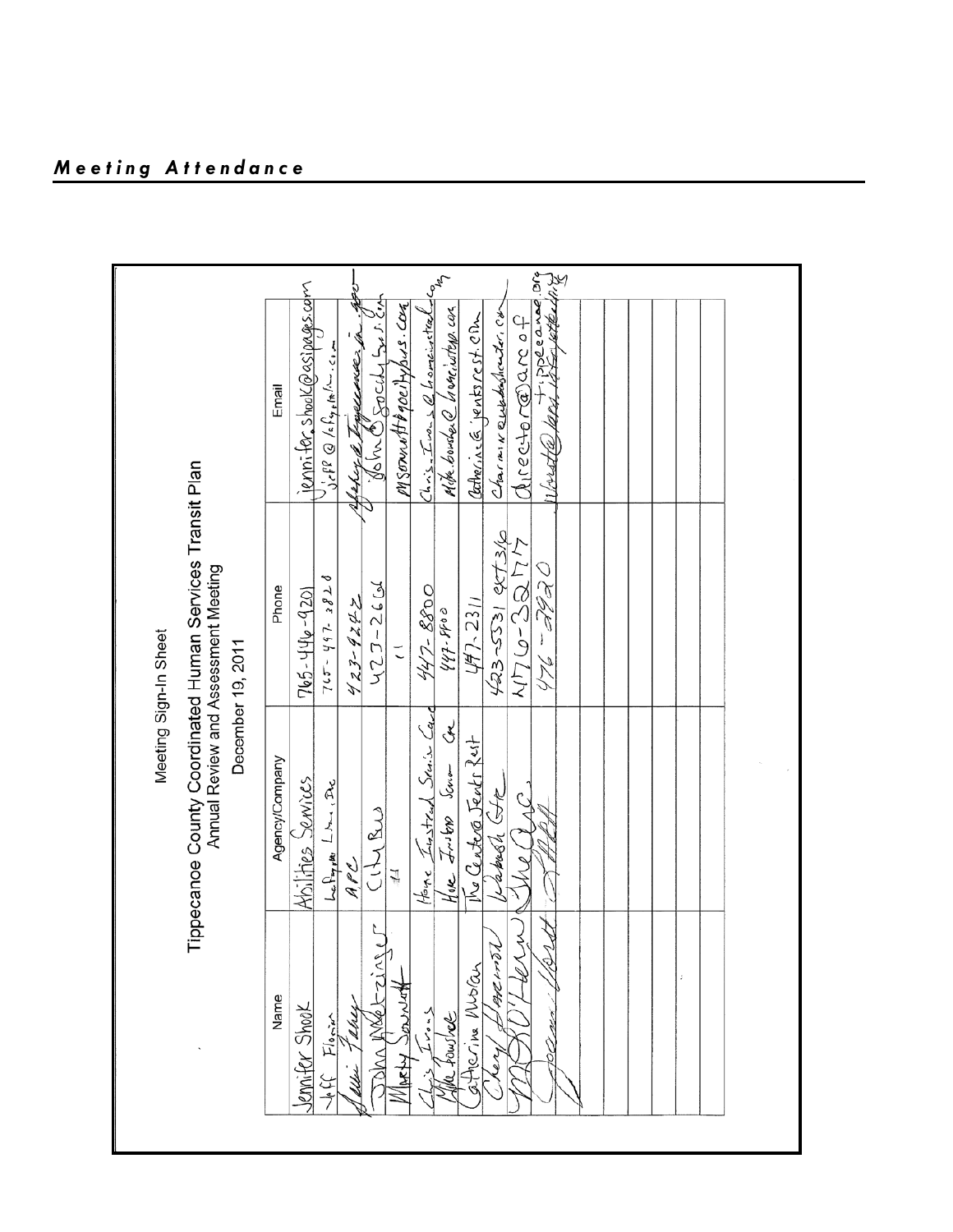|                                                                                                                                                 | Email          | mdeverall@lafayette.ingu |  |  |  |  |  |  |  |  |  |
|-------------------------------------------------------------------------------------------------------------------------------------------------|----------------|--------------------------|--|--|--|--|--|--|--|--|--|
|                                                                                                                                                 | Phone          | 265/801-090              |  |  |  |  |  |  |  |  |  |
| Tippecanoe County Coordinated Human Services Transit Plan<br>Annual Review and Assessment Meeting<br>Meeting Sign-In Sheet<br>December 19, 2011 | Agency/Company | City of Latayette        |  |  |  |  |  |  |  |  |  |
|                                                                                                                                                 | Name           | <u>Mary Deverall</u>     |  |  |  |  |  |  |  |  |  |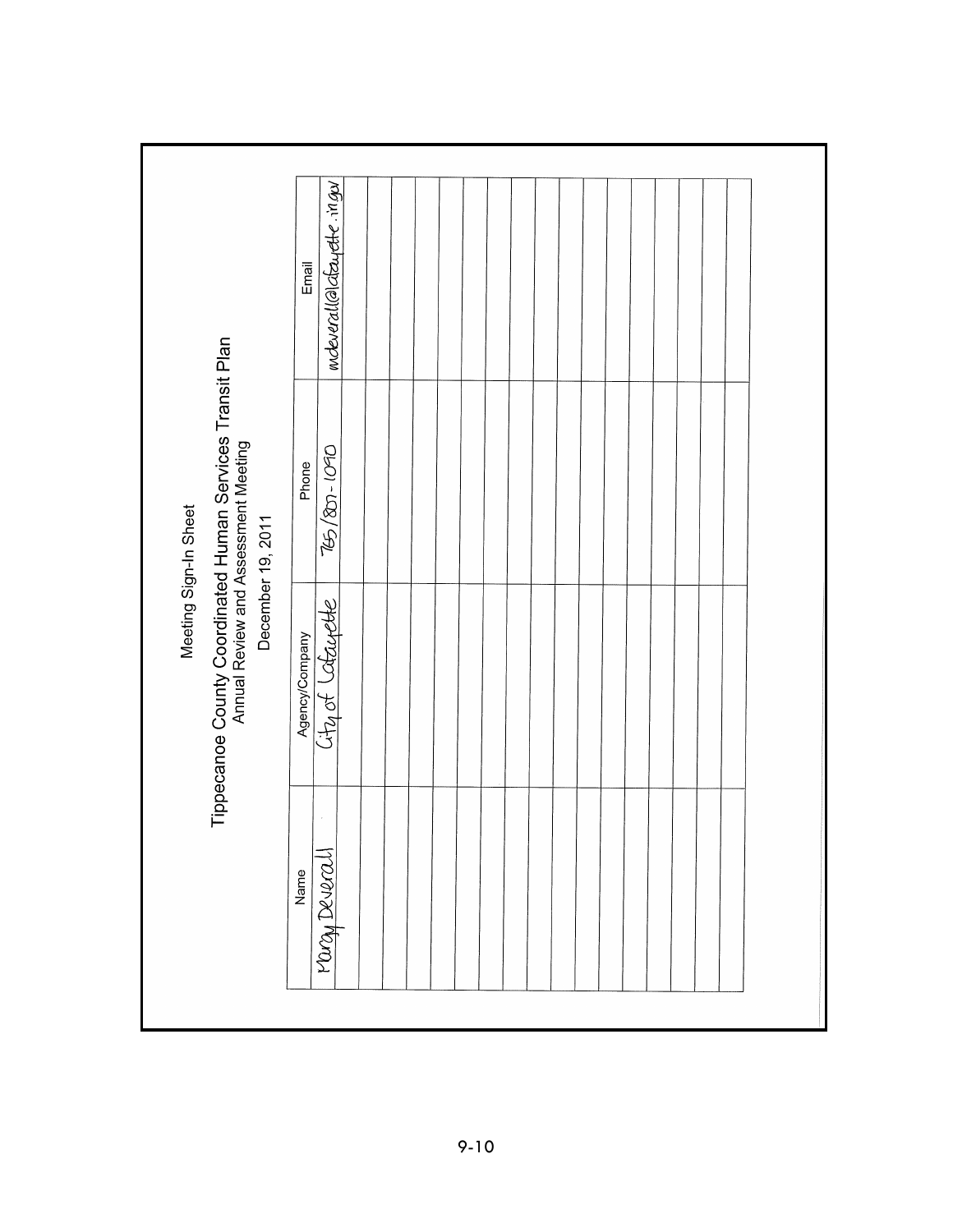# **Tippecanoe County Coordinated Human Services Transit Plan**

**Appendix 9B: The 2040 Metropolitan Transportation Plan: Completing the Streets, December 19, 2011**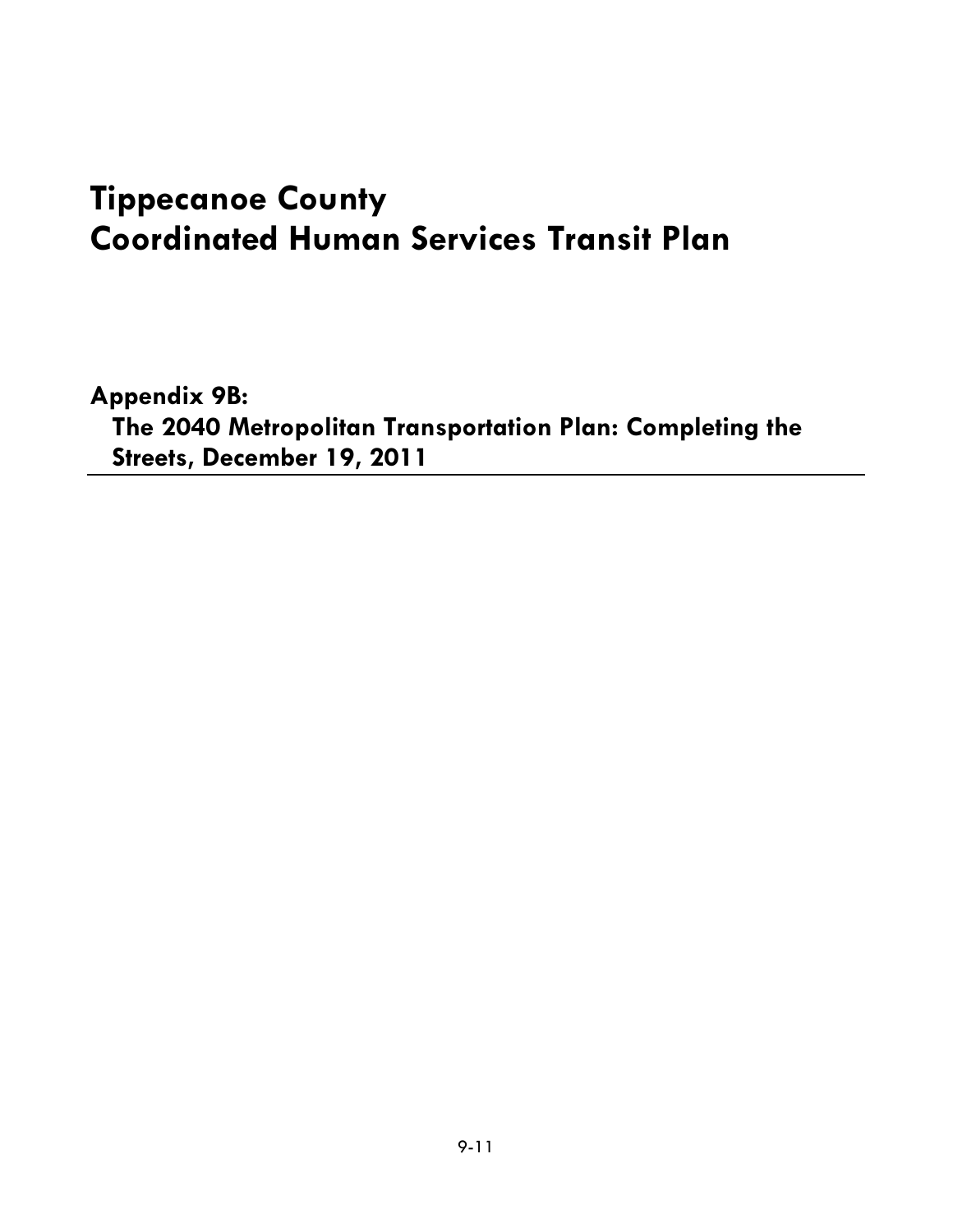### **Prepared by the Area Plan Commission of Tippecanoe County for Lafayette, West Lafayette, Dayton, Battle Ground, Clarks Hill and Tippecanoe County**

#### *Meeting Minutes*

**Area Planning Commission of Tippecanoe County The 2040 Metropolitan Transportation Plan: Completing the Streets Stakeholder Discussion – Minutes December 19, 2011 Tippecanoe Room, Tippecanoe County Office Building**

Doug stated that the Area Plan Commission is developing the next long-range transportation plan and it will focus on all transportation needs. John Thomas was then introduced as the staff member who is leading the project.

John introduced the title of the plan, explained its focus, and compared it to those done previously. The new plan will look at all modes of transportation and users rather than just solely on cars and trucks.

John presented a map showing sidewalks and bus stops. The sidewalks are based on 2010 aerial photos. He then pointed out areas where there are no sidewalks and areas where sidewalks are only located on one side of the street.

He asked the group to identify where sidewalks are needed. The list would then become a recommendation in the plan.

John Metzinger stated that the greatest need would be along SR 38, SR 26 (in Lafayette), Klondike Road, US 52 West, Greenbush (Elmwood to Wabash Center). Several others also commented that Greenbush was a high priority area. SR 25 West from Old Romney Road to Old US 231 is another high priority area. This is the location where the pedestrian fatality occurred. Sallie then shared with everyone the two projects INDOT is proposing to add safe pedestrian facilities.

Discussion shifted to the dirt path along SR 38 from Lafayette Market Place to Creasy Lane and at Cambridge Estates.

John Metzinger stated that sidewalks are needed on SR 26 beginning at Earl Avenue and going east. Some of the busier bus stops along the corridor are at Target, the chinese restaurant, and at the hotels. The ones by the hotels are especially busy at night.

Discussion shifted to Klondike Road where people and joggers often use the wrong side of the road. There are no shoulders or safe area.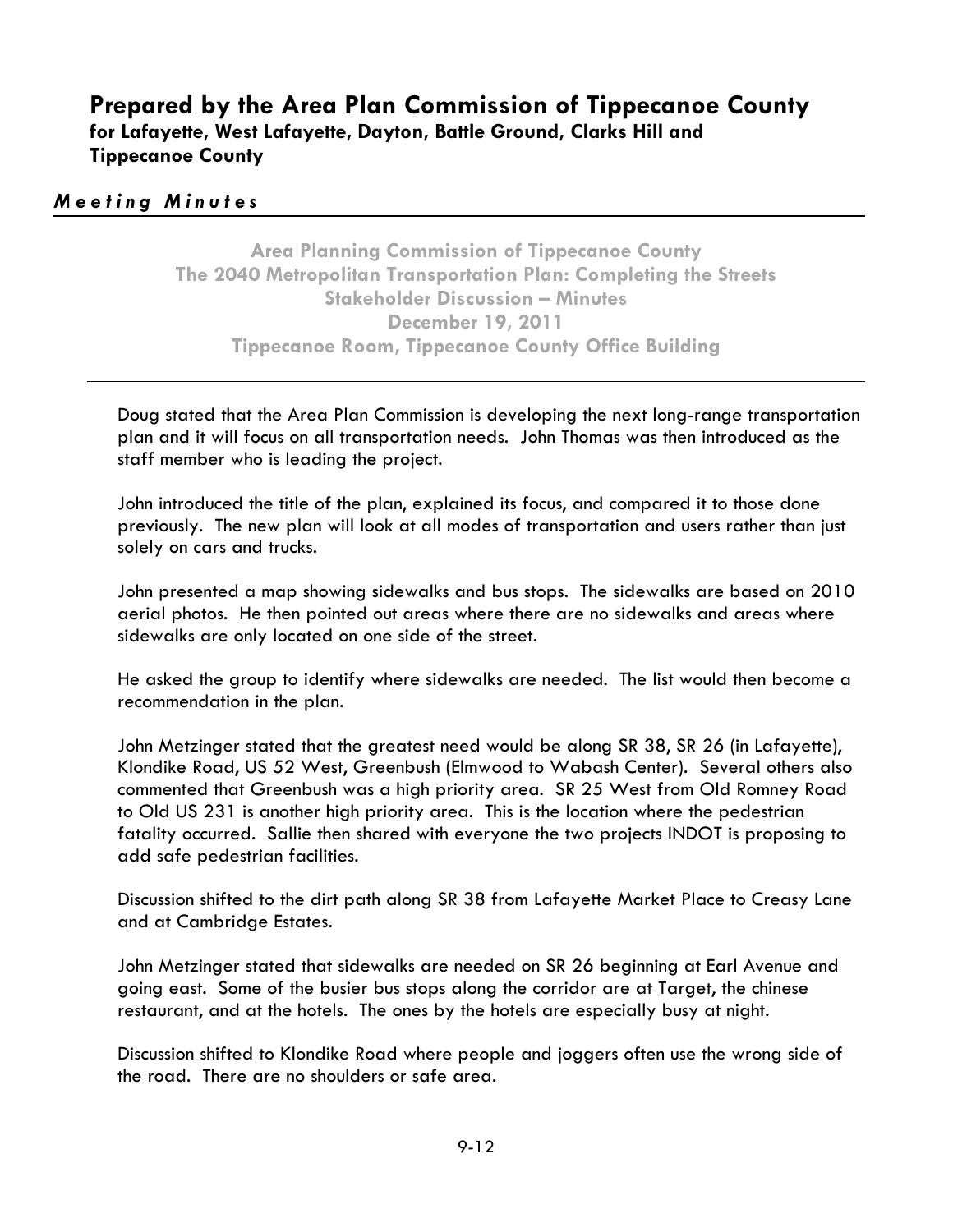John Thomas stated that there are some shoulders on Happy Hollow, but on the hill it is very tight. He added that the reconstruction project is not advancing as quickly as anticipated.

Sallie asked if the partial sidewalks on Veterans Memorial Parkway were o.k. John Metzinger replied that it would be helpful to have sidewalks on both sides. He added that there is a lot of development on both sides. The sidewalk on the south side doesn't serve transit users very well because is located on the back side of the ditch.

A question was asked how do bus patrons cross the ditch? John Metzinger replied that riders who are on the south side board and deboard at the corners.

John Thomas asked about ridership along Old US 231. It was pointed out that there are bus stops in this area but no sidewalks. John Metzinger replied that people board near the Saw Mill Run area and from Montifiore Street to Teal Road. Discussion then focused on TSCs alternative school and bus stops near Elston Road. Ridership in this area is small.

John Thomas asked if there are any retail centers that are problematic since most do not have any sidewalks connecting road sidewalk to the store front. John Metzinger replied that they are not a problem because the bus usually goes to the front doors.

John M. added that on Route 7, the bus stop will be moved further away from Wal-Mart due to route timing and mileage. More detailed information was provided. The new stop will be at Commerce Drive which is on the north side of the parking lot. Transit riders will then have to walk through the parking lot to get to the store and there are no sidewalks or delineators in the parking lot for them.

John Thomas stated that the problem with big box stores is that they do not provide a sidewalk or any type of pedestrian space from the sidewalk through the parking lot.

John Thomas asked about Meijer. John Metzinger and Marty replied that the bus stops at the front door but a place is needed for the bus to turn around.

John Metzinger mentioned that CityBus does not turn into the Pavilions. He added that there is a sidewalk from SR 26 into the development but most of the riders are getting on and off at Starbucks. There are no sidewalks there and a path is now worn in the grass.

John Thomas asked if there were any issues with Greenbush further to the east. John Metzinger replied that there are none.

John Thomas asked if there were any problems around any of the schools, especially Jeff High School. There were no responses.

John Thomas asked Catherine if there are any problem locations that she has heard about from from their clients. She replied that it would be nice to have a bus stop at the center, but she is instead having Katy from CityBus visit monthly and talk about riding the bus. Many of the clients ride Care-A-Van or drive.